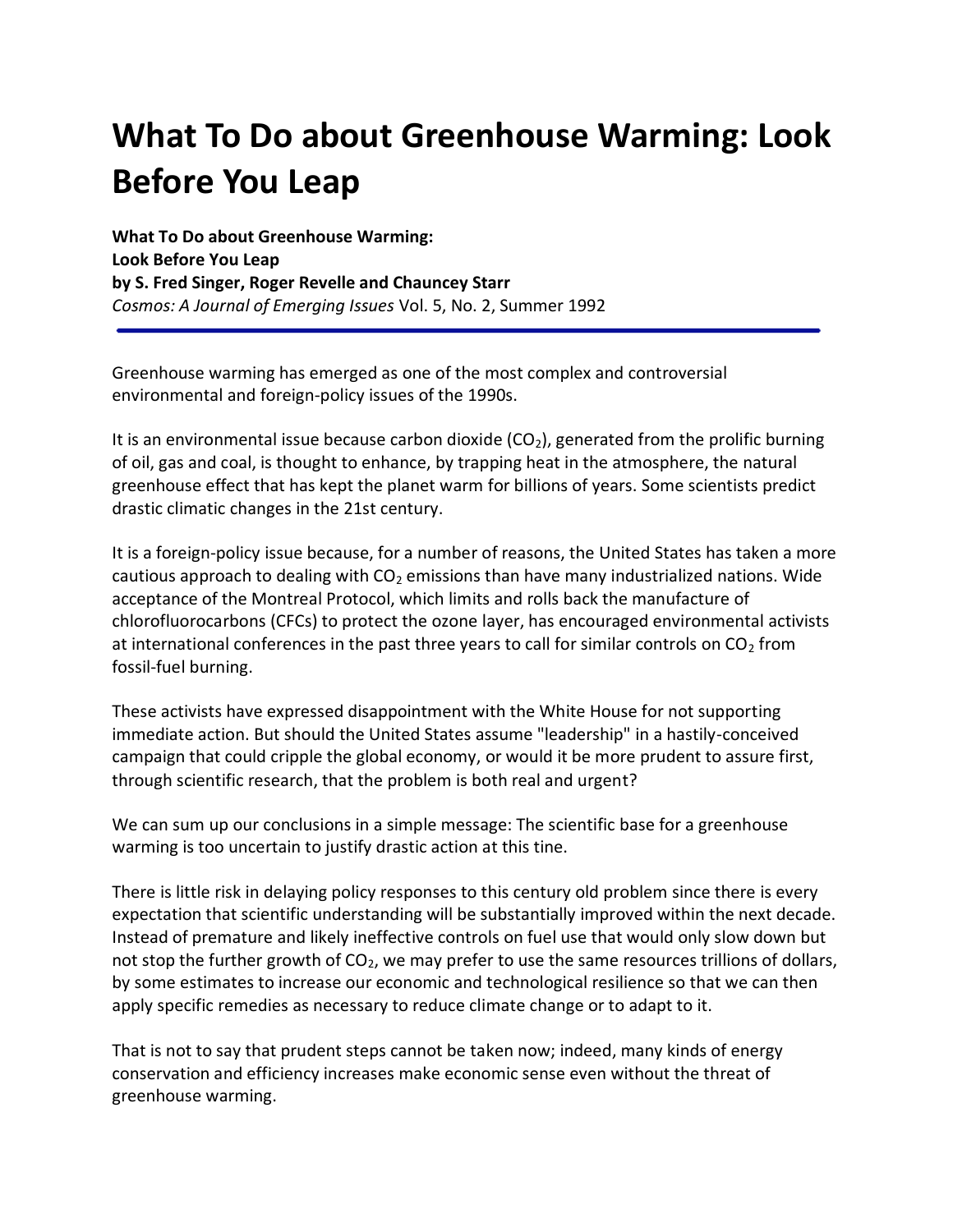### **The Scientific Base**

The scientific base for greenhouse warming (GHW) includes some facts, lots of uncertainty and just plain lack of knowledge requiring more observations, better theories and more extensive calculations. Specifically, there are reliable measurements of the increase in so-called greenhouse gases in the earth's atmosphere, presumably as a result of human activities. There is uncertainty about the strength of sources and sinks for these gases, i.e., their rates of generation and removal. There is major uncertainty and disagreement about whether this increase has caused a change in the climate during the last century. There is also disagreement in the scientific community about predicted future changes as a result of further increases in greenhouse gases. The models used to calculate future climate are not yet good enough because the climate balancing processes are not sufficiently understood, nor are they likely to be good enough until we gain more understanding through observations and experiments.

As a consequence, we cannot be sure whether the next century will bring a warming that is negligible or a warming that is significant. Finally, even if there are a global warming and associated climate changes, it is debatable whether the consequences will be good or bad; likely some places on the planet would benefit, some would suffer.

### **Greenhouse Gases (GHG)**

It has been common knowledge for about a century that the burning of fossil fuels would increase the normal atmospheric content of carbon dioxide  $(CO<sub>2</sub>)$ , causing an enhancement of the natural greenhouse effect and a possible warming of the global climate. Advances in spectroscopy in the last century produced evidence that  $CO<sub>2</sub>$  and other molecules made up of more than two atoms absorb infrared radiation and thereby would impede the escape of such heat radiation from the earth's surface. In fact, it is the greenhouse effect from naturally occurring CO<sub>2</sub> and water vapor (H2O) that has warmed the earth's surface for billions of years; without the natural greenhouse effect ours would be a frozen planet without life.

Precise measurements of the increase in atmospheric CO<sub>2</sub> date to the International Geophysical Year of 1957-58. More recently it has been discovered that other greenhouse gases, i.e., gases that absorb strongly in the infrared, have also been increasing at least partly as a result of human activities. They currently produce a greenhouse effect nearly equal to that of  $CO<sub>2</sub>$ , and could soon outdistance it.

Methane  $(CH_4)$  is produced in large part by sources that relate to population growth; among these are rice paddies, cattle, landfills, forest fires, coal mines and oil field operations. Indeed, methane, now 20 percent of the greenhouse effect but growing twice as fast as  $CO<sub>2</sub>$ , has more than doubled since pre-industrial times; it would soon become the most important greenhouse gas if  $CO<sub>2</sub>$  emissions were to stop.

Nitrous oxide ( $N_2$ O) has increased by 10 percent, most likely because of soil bacterial action promoted by the increased use of nitrogen fertilizers.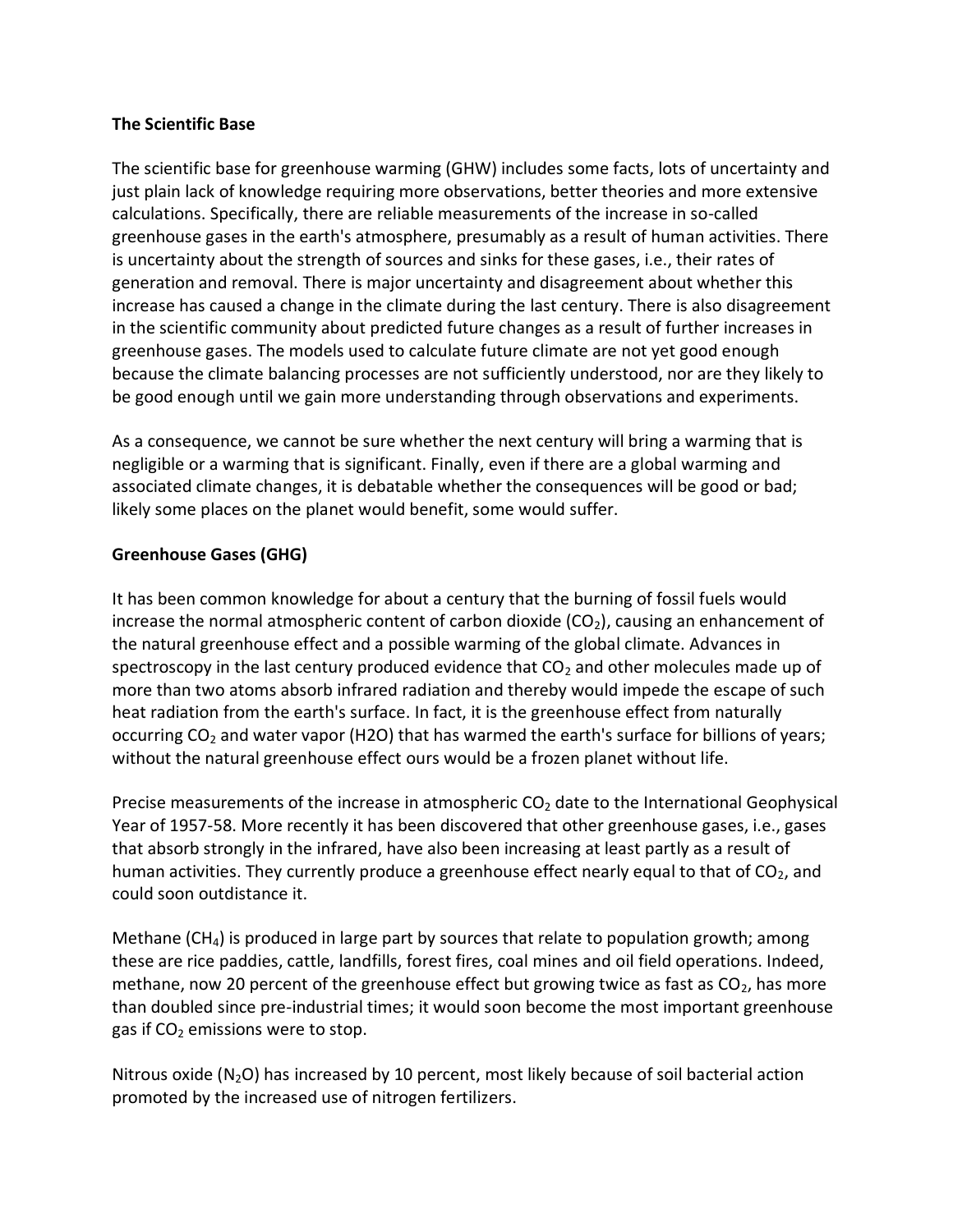Ozone (O) from urban air pollution adds about 10 percent to the global greenhouse effect. It may decrease in the U.S. as a result of Clean Air legislation but increase in other parts of the world.

CFCs manufactured for use in refrigeration, air conditioning and industrial processes are making an important contribution but will soon be replaced by less-polluting substances.

Water vapor ( $H_2O$ ) turns out to be the most effective greenhouse gas by far. It is not manmade, but is assumed to amplify the warming effects of the gases produced by human activities. We don't really know whether H2O has increased in the atmosphere or whether it will increase in the future although that's what all the model calculations assume. Indeed, predictions of future warming depend not only on the amount but also on the horizontal and especially the vertical distribution of H2O, and on whether it will be in the atmosphere in the form of a gas or as liquid cloud droplets or as ice particles. The current computer models are not complete enough to test these crucial points.

# [Link to a larger version of this graph \(K\)](http://www.sepp.org/key%20issues/glwarm/images/jpeg/cosmoslg.jpg)

### **The Climate Record**

The issue now is whether the 25 percent increase of  $CO<sub>2</sub>$  in the atmosphere, mainly since World War II, calls for immediate and drastic action to limit and roll back global energy use. Taking account of increases in the other trace gases that produce greenhouse effects, we have already gone halfway to an effective GHG doubling something that cannot be reversed in our lifetime and, according to the prevailing theory, locked in a temperature increase of about 1.6 degrees Celsius.

But has there been a climate effect caused by the increase of greenhouse gases in the last decades? The data are ambiguous to say the least. Advocates for immediate action profess to see a global warming of about 0.5 degrees C since 1880, and point to record global temperatures in the 1980s and the warmest year on record in 1990. Most atmospheric scientists tend to be cautious, however; they call attention to the fact that the greatest temperature increase occurred before the major rise in greenhouse gas concentration. It was followed by a quarter-century decrease between 1940 and 1965 when concern arose about an approaching ice age! Following a sharp increase during 1975-80, there has been no clear upward trend during the 80s despite some very warm individual years and record GHG increases. Similarly, global atmospheric (rather than surface) temperatures measured by Tiros weather satellites show no trend in the last decade.

Scientists Kirby Hanson, Thomas Karl and George Maul of the National Oceanic and Atmospheric Administration (NOAA) find no overall warming in the U.S. temperature record,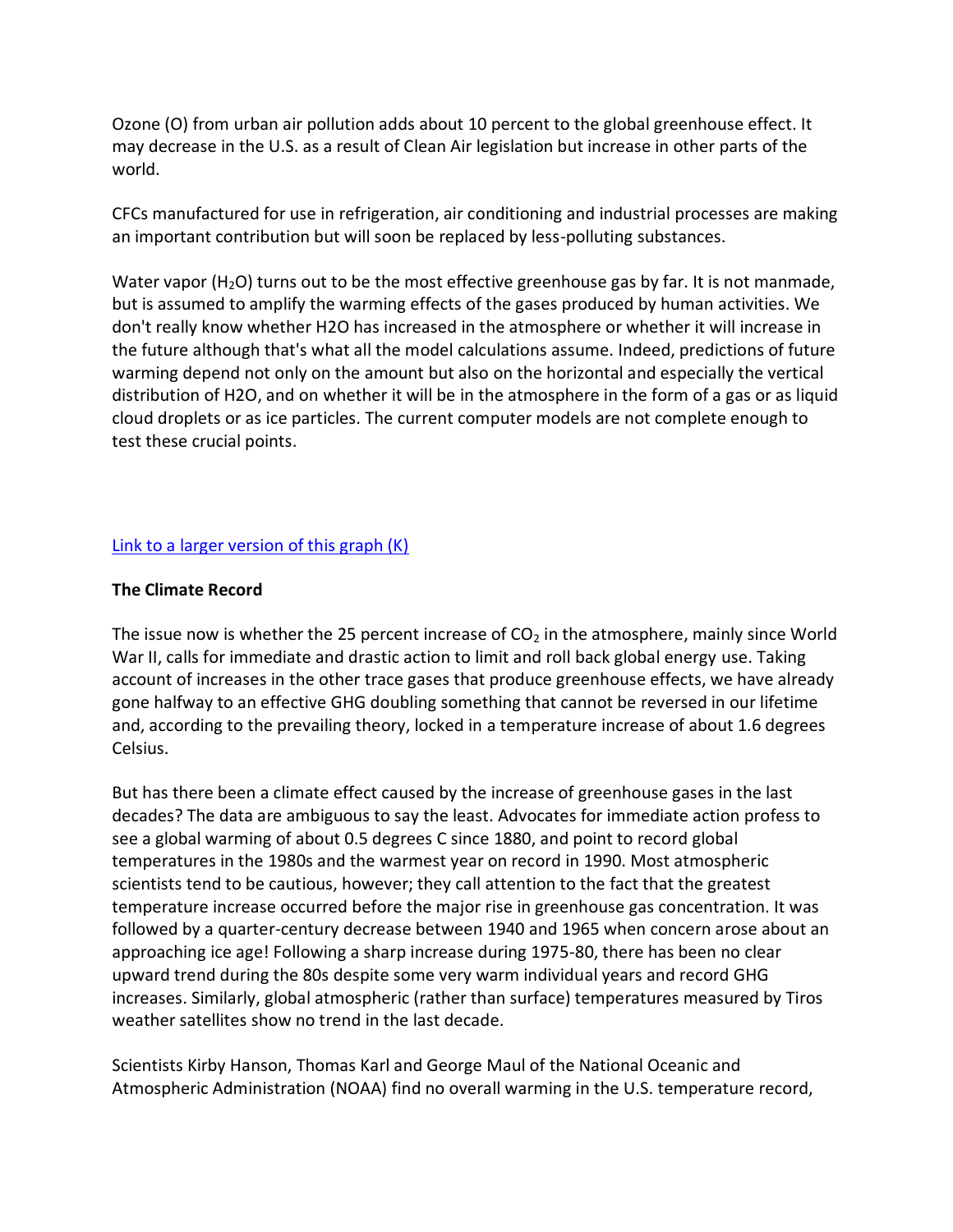contrary to the global record assembled by James Hansen of the National Aeronautics and Space Administration (NASA). Using a technique that eliminates urban "heat islands" and other local distorting effects, ITS. climatologist Thomas Karl and colleagues confirm the temperature rise before 1940, followed, however, bye general decline. Reginald Newell and colleagues at the Massachusetts Institute of Technology (MIT) report no substantial change in the global seasurface temperature in the past century; yet the ocean, because of its much greater heat inertia, should control any atmospheric climate change.

Perhaps most interesting are the NOAA studies that document a relative rise in night temperatures in the U.S. in the last 60 years, while daytime values stayed the same or declined. This is just what one would expect from the increase in atmospheric greenhouse gas concentration. But its consequences, as University of Virginia climatologist Patrick Michaels and others have pointed out, are benign: A longer growing season, fewer frosts, no increase In soil evaporation.

It is therefore fair to say that we haven't seen the huge greenhouse warming, of between 0.7 degrees and 2.5 degrees C, expected from the conventional theories. Why not? This scientific puzzle has many suggested solutions:

- The warming has been "soaked up" by the ocean and will appear after a delay of some decades. Plausible but there is no evidence to support this theory until deep-ocean temperatures are measured on a routine basis, as suggested by Scripps Institution oceanographer Walter Munk. Feasibility tests are currently underway, using a sound source at Heard Island in the South Indian Ocean and a global network of microphones, but data over at least a decade will be needed to provide an answer.
- The warming has been overestimated by the existing models. Meteorologists Hugh Ellsaesser (Livermore National Laboratory) and Richard Lindzen (MIT) propose that the models do not take proper account of tropical convection and thereby overestimate the amplifying effects of water vapor over this important part of the globe. Other atmospheric scientists suggest that the extent of cloudiness may increase as ocean temperatures try to rise and as evaporation increases. Clouds reflect incoming solar radiation; the resultant cooling could offset much of the greenhouse warming. Most intriguing has been the suggestion by British researchers that sulfates from smokestacks the precursors of acid rain may have played a role in producing an increase in bright stratocumulus clouds.
- The warming exists predicted, but has been hidden by offsetting climate changes caused by volcanoes, solar variations, or other natural causes as yet unspecified such as the cooling from an approaching ice age. (Some, like Robert Balling of Arizona State University, consider the warming before 1940 to be a recovery from the "Little Ice Age" that prevailed from 1600 to about 1850; if correct, this would imply no net warming at all in the past century due to GHW)

Each hypothesis has vocal proponents and opponents in the scientific community; but the jury is out until better data become available.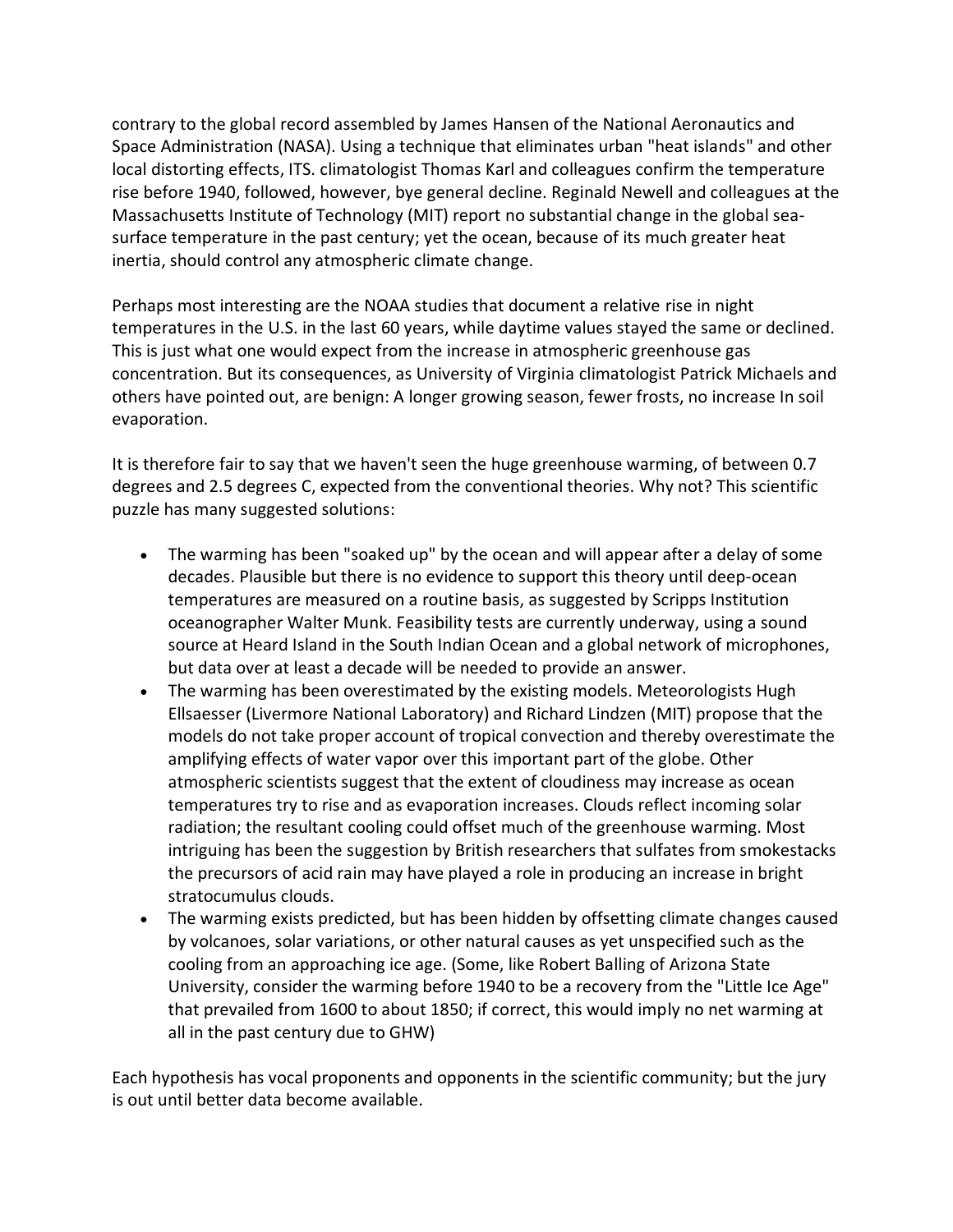#### **Another Ice Age Coming?**

Global temperatures have been declining since the dinosaurs roamed the earth some 70 million years ago. About 2 million years ago, a new "ice age" began- most probably as a result of the drift of the continents and the buildup of mountains. Since that time, the earth has seen 17 or more cycles of glaciation, interrupted by short (10,000 to 12,000 years) interglacial or warm periods. We are not in such an interglacial interval, the Holocene, that started 10,800 years ago. The onset of the next glacial cycle cannot be very far away.

It is believed that the length of a glaciation cycle, about 100,000 to 120,000 years, is controlled by small changes in the seasonal and latitudinal distribution of solar energy received as a result of changes in the earth's orbit and spin axis. While the theory can explain the timing, the detailed mechanism is not wed understood especially the sudden transition from full glacial to interglacial warming. Very likely an ocean-atmosphere interaction is triggered and becomes the direct cause of the transition in climate.

The climate record also reveals evidence for major climatic changes on time scales shorter than those for astronomical cycles. During the past millennium, the earth experienced a "climate Optimum" around 1100 A.D., when Vikings found Greenland to be green and Vinland (Labrador?) able to support grape growing. The "Little Ice Age" found European glaciers advancing well before 1600 and suddenly retreating starting in 1860. The warming reported in the global temperature record since 1880 may thus simply be the escape from this Little Ice Age rather than our entrance into the human greenhouse.

### **Mathematical Models**

Indeed, there is much to complain about when it comes to predictions of future climate, but there is really no alternative to global climate models. "Models are better than handwriting," claims Stephen Schneider of the National Center for Atmospheric Research (NCAR) but how much better, Half a dozen of these General Circulation Models (GCM) are now running mostly in the United States. Even though they use similar basic atmospheric physics, they give different results. There is general agreement among them that there should be global warming; but, with an effective GHG doubling, the calculated average global increase ranges between 1.5 degrees and 4.5 degrees C! These predicted values were unchanged for many years, then crept up and have recently dropped back to the lower end of the range. Just during 1989 some of the modelers cut their predic- tions in half as they tried to include clouds and ocean currents in a better way. Further, there is serious disagreement among the models on the regional distribution of this warming and on where the increased precipitation will go.

The models are "tuned" to give the right mean temperature and seasonal temperature variation, but they fall short of modeling other important atmospheric processes, such as the poleward transport of energy via ocean currents and atmosphere from its source in the equatorial region. Nor do they encompass longer scale processes that involve the deep layers of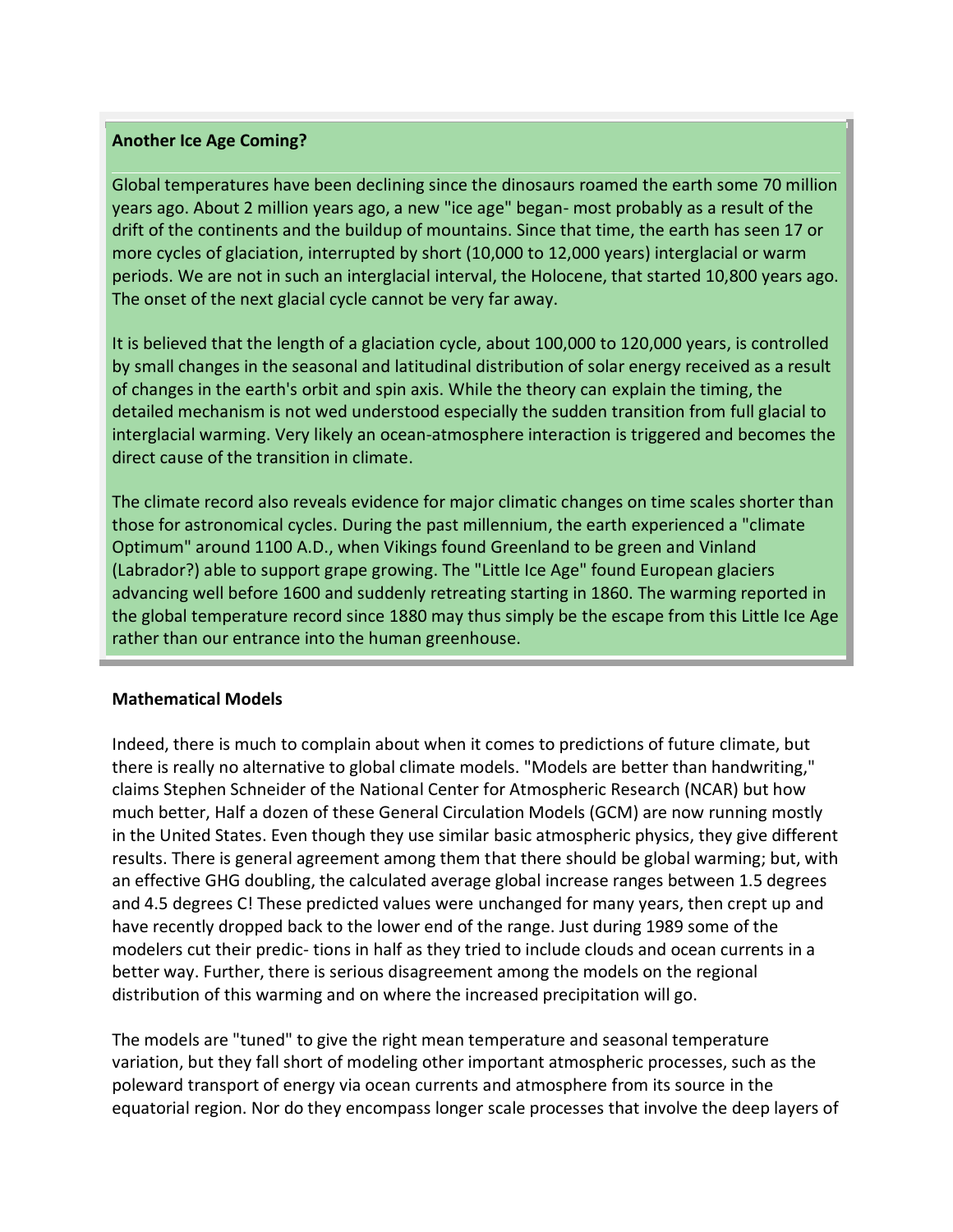the oceans or the ice and snow in the earth's cryosphere, nor fine-scale processes that involve convection, cloud formation, boundary layers, or that depend on the earth's detailed topography.

There are serious disagreements also between model results and the actual experience from the climate record of the past decade, according to Hugh Ellsaesser. Existing models retroactively predict a strong warming of the polar regions and of the tropical upper atmosphere, and less warming in the southern hemisphere than the northern all contrary to observations. Yet there is hope that research, including satellite observations and ocean data, will provide many of the answers within this decade. Faster computers will also allow higher spatial resolution and incorporate the detailed and more complicated interactions that are now neglected.

### **Impacts of Climate Change**

Assume what we regard as the most likely outcome: A modest average warming in the next century well below the normal year-to-year variation and mostly at high latitudes and in the winter. Is this necessarily bad? One should perhaps recall that only a decade ago when climate cooling was a looming issue, economists of the National Academy of Sciences' National Research Council calculated a huge national cost associated with such cooling. More to the point perhaps, actual climate cooling, experienced during the Little Ice Age or in the famous 1816 New England "year without a summer," caused large agricultural losses and even famines.

If cooling is bad, then warming should be good, it would seem provided the warming is slow enough so that adjustment is easy and relatively cost-free. Even though crop varieties are available that can benefit from higher temperatures with either more or less moisture, the soils themselves may not be able to adjust that quickly. But agriculturalists, like Sherwood Idso of the U.S. Department of Agriculture and Yale professor William Reifsnyder, generally expect that with increased atmospheric  $CO<sub>2</sub>$  which is, after all, plant food plants will grow faster and need less water. The warmer night temperatures suggested by Patrick Michaels, using the data of Thomas Karl, translate to longer growing seasons and fewer frosts. Increased global precipitation should also be beneficial to plant growth.

Keep in mind also that year-to-year changes at any location are far greater and more rapid than what might be expected from greenhouse warming; and nature, crops and people are already adapted to such changes. It is the extreme climate events that cause the great ecological and economic problems: Crippling winters, persistent droughts, extreme heat spells, killer hurricanes and the like. But there is no indication from modeling or from actual experience that such extreme events would become more frequent if greenhouse warming becomes appreciable. The exception might be tropical cyclones, which Balling and Randall Cerveney argue would be more frequent but weaker, would cool vast areas of the ocean surface and increase annual rainfall. In sum, climate models predict that global precipitation should increase by 10 to 15 percent, and polar temperatures should warm the most, thus reducing the driving force for severe winter-weather events.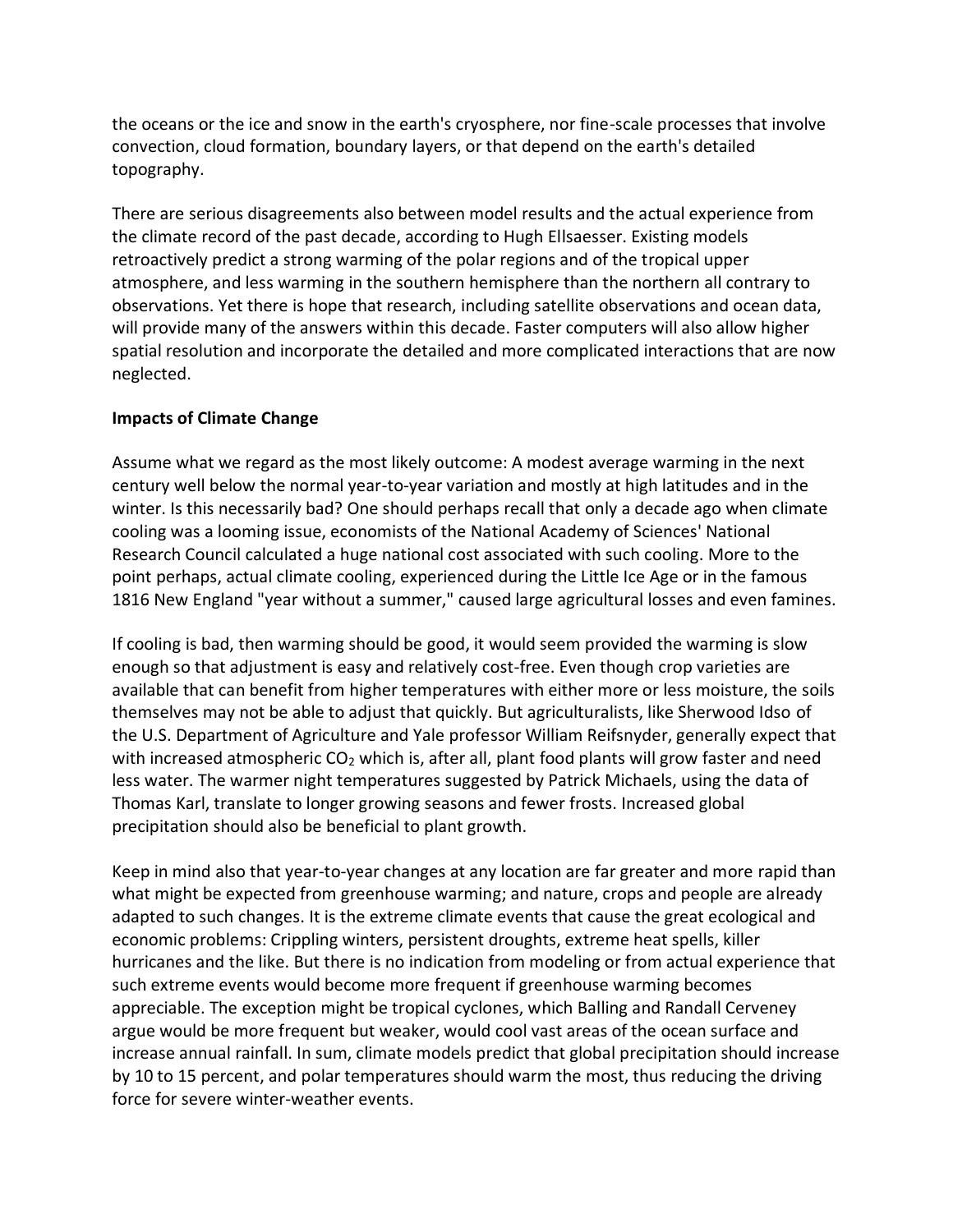There is finally the question of sea-level rise as glaciers melt and fear of catastrophic flooding. The cryosphere certainly contains enough ice to raise sea level by 100 meters; and, conversely, during recent ice ages, enough ice accumulated to drop sea level 100 meters below the present value. But these are extreme possibilities; tidal-gauge records of the past century suggest that sea level has risen modestly, about 0.3 meters. But the gauges measure only relative sea level, and many of the gauge locations have dropped because of land subsidence. Besides, the test locations are too highly concentrated geographically, mostly on the U.S. East Coast, to permit global conclusions. The situation will improve greatly, however, in the next few years as precise absolute global data become available from a variety of satellite systems.

In the meantime, satellite radar-altimeters have already given a surprising result. As reported by NASA scientist Jay Zwally in Science, Greenland ice-sheets are gaining in thickness a net increase in the ice stored in the cryosphere and an inferred drop in sea level leading to somewhat uncertain predictions about future sea level. Modeling results suggest little warming of the Antarctic Ocean because the heat is convected to deeper levels. It is clearly important to verify these results by other techniques and also get more direct data on current sea-level changes.

Summarizing the available evidence, we conclude that even if significant warming were to occur in the next century, the net impact to the entire planet may well be beneficial with some regions enjoying improved climate, some encountering worse. This would be even more true if the long-anticipated ice age were on its way.

In view of the uncertainties about the degree of warming, and the even greater uncertainty about its possible impact what should we do? During the time that an expanded research program reduces or eliminates these uncertainties, we can be putting into effect policies and pursue approaches that make sense even if the greenhouse effect did not exist.

#### **Energy Policies**

Conserve energy by discouraging wasteful use locally. Conservation can best be achieved by pricing rather that by command-and -control methods. If the price can include the external costs that are avoided by the user and loaded onto someone else, this strengthens the argument for proper pricing. The idea is to have the polluter or the beneficiary pay the cost. An example would be peak-pricing for electric power. Yet another example, appropriate to the greenhouse discussion, is to increase the tax on gasoline to make it a true highway-user fee instead of having most capital and maintenance costs paid by various state taxes, as is done now. Congress has lacked the courage for such a direct approach, preferring instead regulation that is mostly ineffective and produces large indirect costs for the consumer.

Improve efficiency in energy use. Energy efficiency should be attainable without much intervention, provided it pays for itself. A good rule of thumb: If it isn't economic, then it probably wastes energy in the process and we shouldn't be doing it. Over-conservation can waste as much energy as under-conservation. (For example, destroying all older cars would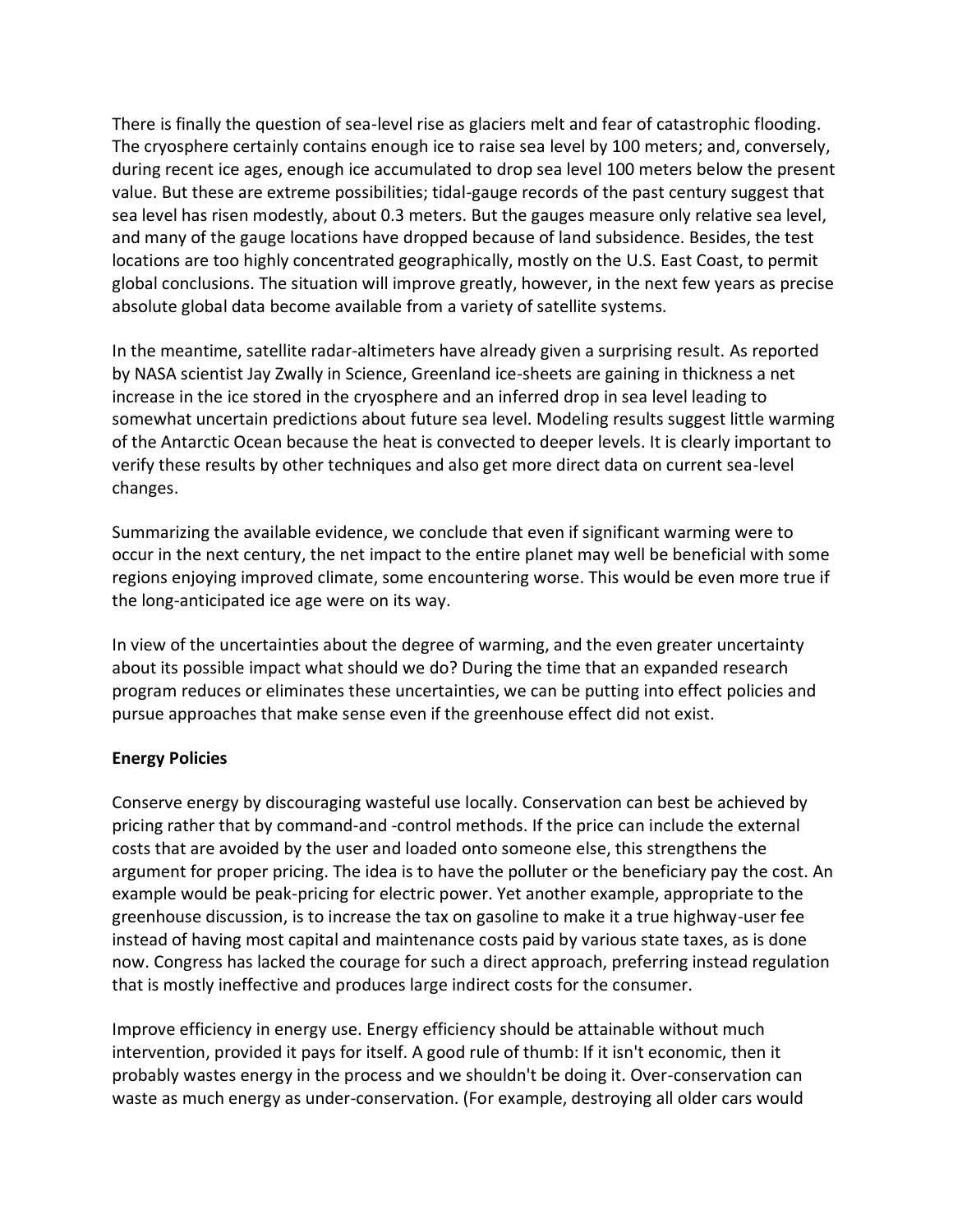certainly raise the fuel efficiency of the fleet, but replacing these cars would consume more energy in their manufacture.) If energy is properly priced, i.e., not subsidized, the job for government is to remove the institutional and other road blocks:

- Provide information to consumers, especially on life-cycle costs for home heating, lighting, refrigerators and other appliances.
- Encourage but not force the turnover and replacement of older, less efficient (and often more polluting) capital equipment: Cars, machinery, power plants. Some existing policies that make new equipment too costly go counter to this goal.
- Stimulate the development of more efficient systems, such as a combined-cycle power plant or a more efficient internal-combustion engine.

Use non-fossil-fuel energy sources wherever this makes economic sense. Nuclear power is competitive now, and in many countries is cheaper than fossil-fuel power yet it is often opposed on environmental grounds. The problems cited against nuclear energy, such as disposal of spent nuclear fuel, are more political and psychological than technical. To address safety concerns, nuclear engineers are focusing on an "inherently" safe reactor. Nuclear energy from fusion rather than from fission may be a longer-term possibility, but the time horizon is uncertain.

Solar energy, and other forms of renewable energy, should also become more competitive as their costs drop and as fossil-fuel prices rise. Solar energy applications are restricted not only by cost; solar energy is both highly variable and very dilute; it takes a football field of solar cells to supply the total energy allocated to the average U.S. household. Wind energy and biomass are other forms of solar energy, competitive in certain applications. Schemes to extract energy from temperature differences in the ocean have been suggested as inexhaustible sources of non-polluting hydrogen fuel, once we solve the daunting technical problems.

## **Direct Interventions**

If greenhouse warming ever becomes a problem, there are a number of proposals for removing  $CO<sub>2</sub>$  from the atmosphere. Rebuilding forests is widely talked about, but may not be costeffective; yet natural expansion of boreal forests those in high-latitude regions in a warming climate would sequester atmospheric CO<sub>2</sub>. A novel idea, proposed by California oceanographer John Martin, is to fertilize the Antarctic Ocean and let plankton growth do the job of converting  $CO<sub>2</sub>$  into big-material. The limiting trace nutrient may be iron, which could be supplied and dispersed economically.

If all else fails, there is always the possibility of putting "Venetian blind" satellites into earth orbit to modulate the amount of sunshine reaching the earth. These satellites could also generate electric power and beam it to the earth, as originally suggested by space pioneer Peter Glaser of A.D. Little, Cambridge, Mass. Such schemes may sound farfetched, but so did many other futuristic projects in the past and in the present, like covering the Sahara with solar cells or Australia with trees.